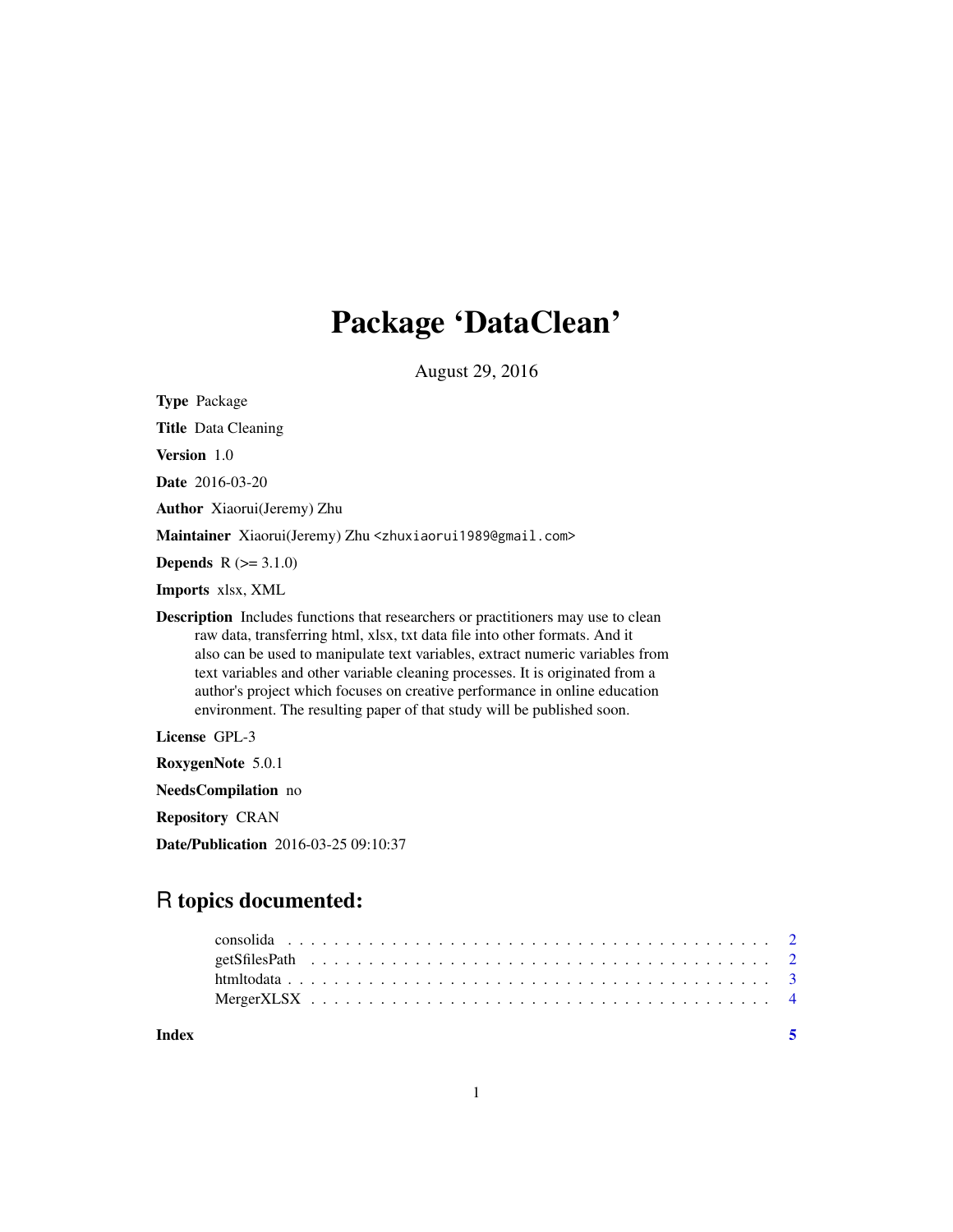<span id="page-1-0"></span>

# Description

This is a function that use to match original data and addin data with identified variable.

#### Usage

```
consolida(row, data, mergeVar)
```
# Arguments

| row      | One sample that is already divided from the original file. |
|----------|------------------------------------------------------------|
| data     | The "addin" file.                                          |
| mergeVar | The variable that use to merge.                            |

# Details

This function is for internal use only, so no need to export it. It figures out the ID in the "addin" file then merge variables in addin file to the original file. This function is used for further "lapply" porcess.

# Value

is single line contains original variables and addin variables.

# Author(s)

Xiaorui.Zhu

getSfilesPath *Collecting paths of some specified files that you want to import or read.*

# Description

If you want to collect all files under certain folder, this function should be the perfect one. It will collect all files with certain name. Then this function will return a list will all paths of those files so that further import or read is feasible.

# Usage

getSfilesPath(root.path, filename)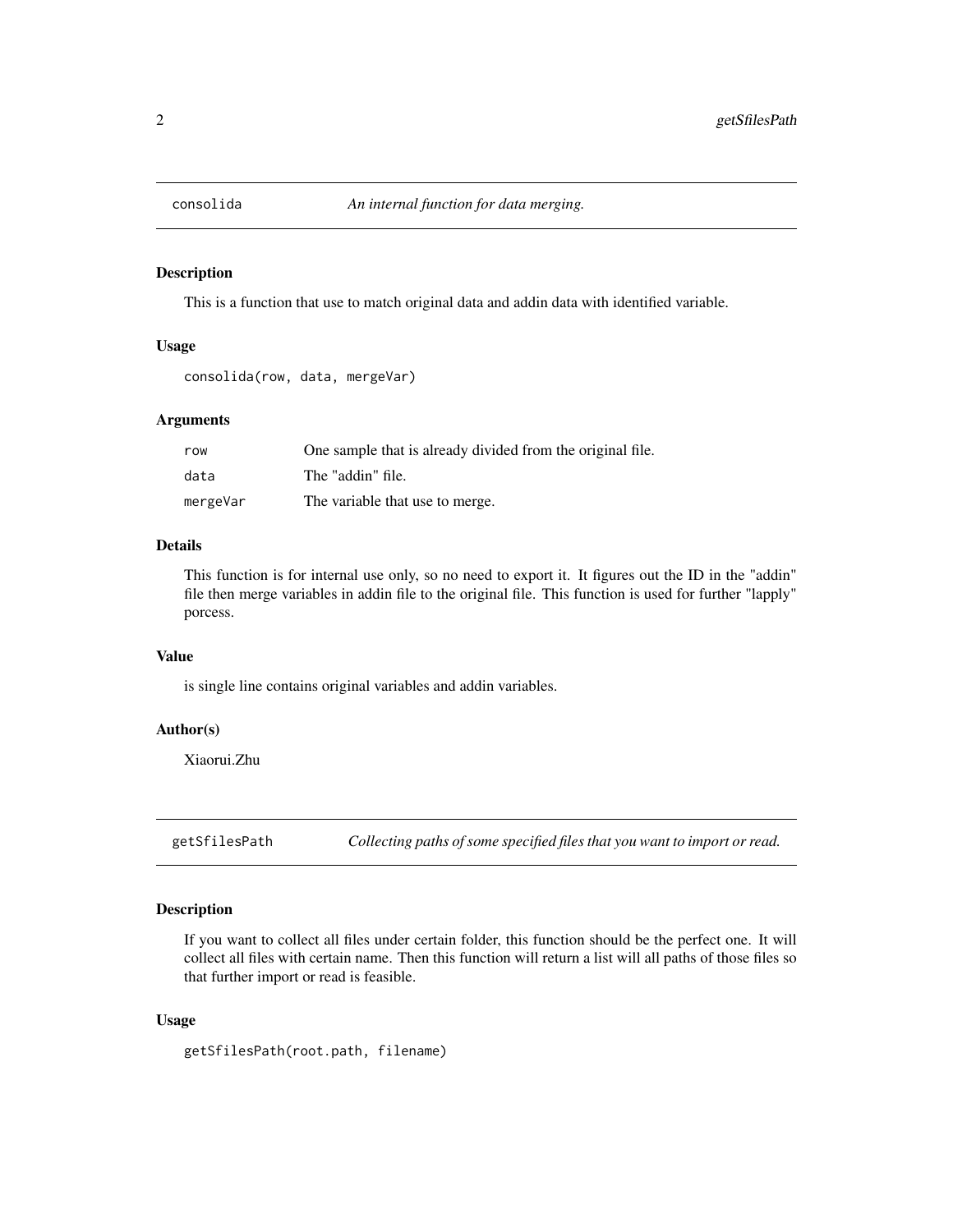#### <span id="page-2-0"></span>htmltodata 3

# Arguments

| root.path | is the root path including all folders and files that you would like to search. |
|-----------|---------------------------------------------------------------------------------|
| filename  | is the name of files that you want to collect.                                  |

# Value

The whole paths of all files that meet the criteria were saved as a list.

# Examples

```
getSfilesPath(root.path = R.home(), filename = "?.exe")
```
htmltodata *htmltodata*

# Description

"htmltodata" function is used to transfer information from html files to R or xlsx files

# Usage

```
htmltodata(path)
```
# Arguments

path is the path of the file that you want to import into R and then export.

# Value

The return data are a list include all text results of submitters' answers.

# Author(s)

Xiaorui(Jeremy) Zhu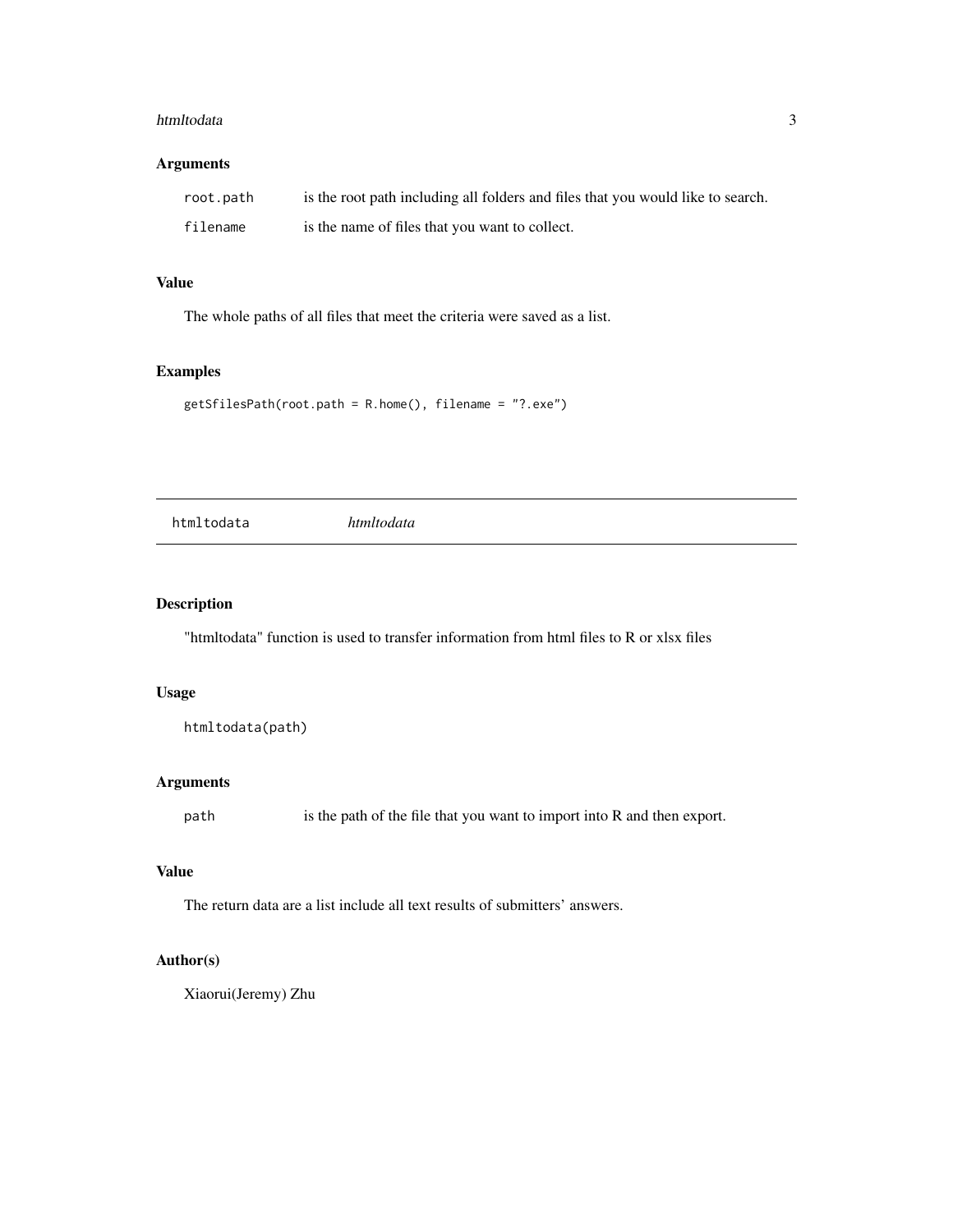<span id="page-3-0"></span>

# Description

This is a function that can be used to merger xlsx file using identified variables.

# Usage

MergerXLSX(original\_file, addin\_file, mergeID)

# Arguments

| original_file | The name of original file. This file contains all original data. It should be a<br>"xlsx" file and saved in the same working folder. This input must be a character<br>string of file name if it is saved in working directory, or it should include saving<br>path of file. |
|---------------|------------------------------------------------------------------------------------------------------------------------------------------------------------------------------------------------------------------------------------------------------------------------------|
| addin_file    | The file that need to be merged. It should be "xlsx" file and saved in the same<br>working folder.                                                                                                                                                                           |
| mergeID       | The merger variable name in both files. The variable name should be same in<br>two files.                                                                                                                                                                                    |

# Details

This function need three parameters. First is name of the original file that contains original data. Second is name of file that need to be merged. Third is the identifiable variable name that in both files.

# Value

Return data are all original data with addin variables.

# Author(s)

Xiaorui (Jeremy) Zhu

# References

Author's Github https://github.com/XiaoruiZhu. If you have trouble with rJava or xlsx, please check http://stackoverflow.com/questions/7019912/using-the-rjava-package-on-win7-64-bit-with-r for further information to fix it.

# Examples

```
# file1 <- "C:/data.xlsx"
# file2 <- "C:/data2.xlsx"
# merged <- MergerXLSX(file1, file2, mergeID)
```